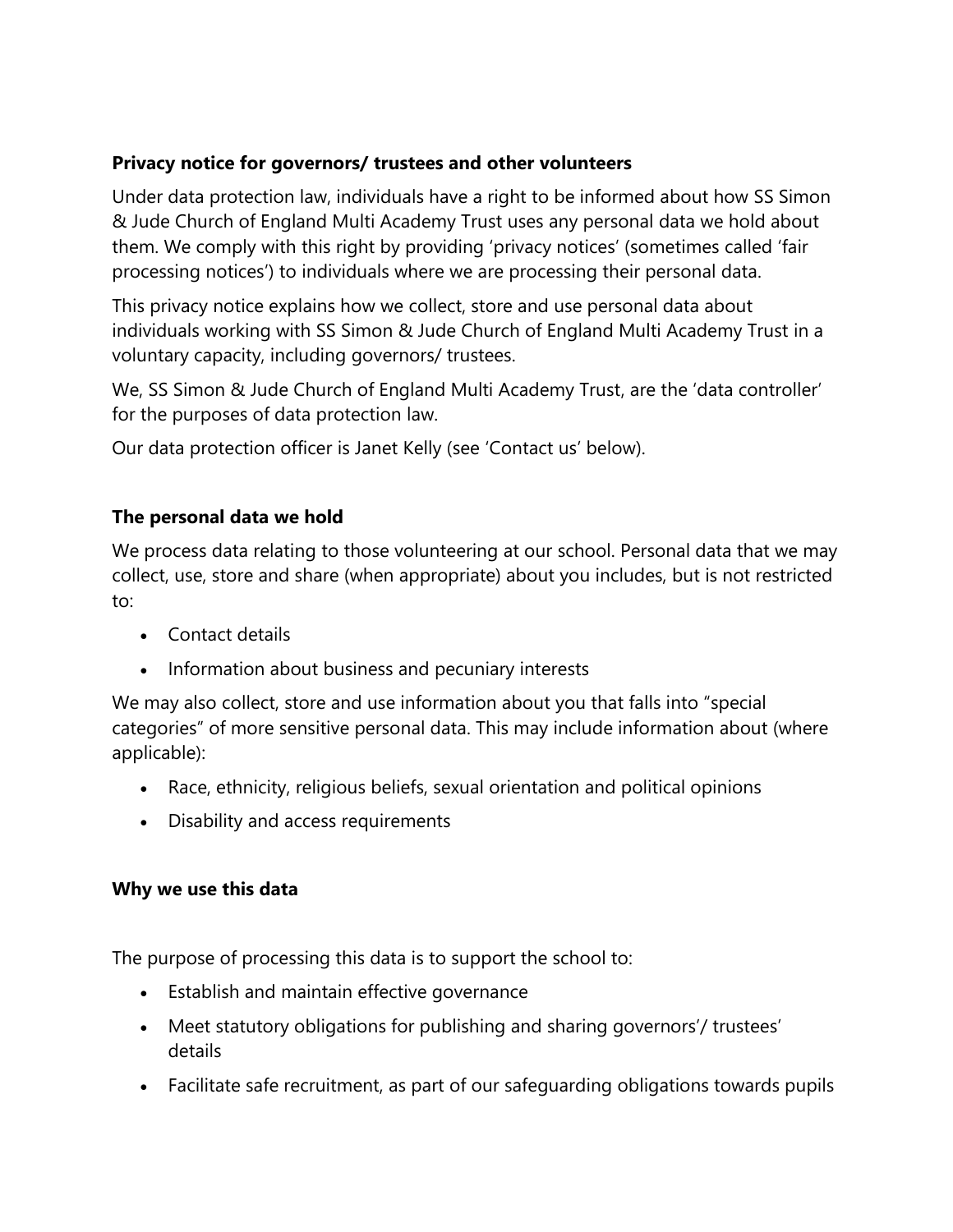- Undertake equalities monitoring
- Ensure that appropriate access arrangements can be provided for volunteers who require them

#### **Our lawful basis for using this data**

We only collect and use personal information about you when the law allows us to. Most commonly, we use it where we need to:

- Comply with a legal obligation
- Carry out a task in the public interest

Less commonly, we may also use personal information about you where:

- You have given us consent to use it in a certain way
- We need to protect your vital interests (or someone else's interests)
- Where we are named as a referee by yourself.

Where you have provided us with consent to use your data, you may withdraw this consent at any time. We will make this clear when requesting your consent, and explain how you go about withdrawing consent if you wish to do so.

Some of the reasons listed above for collecting and using personal information about you overlap, and there may be several grounds which justify our use of your data.

#### **Collecting this information**

While the majority of the information we collect from you is mandatory, there is some information that you can choose whether or not to provide to us.

Whenever we seek to collect information from you, we make it clear whether you must provide this information (and if so, what the possible consequences are of not complying), or whether you have a choice.

#### **How we store this data**

Personal data is stored in accordance with our data protection policy. We maintain a file to store personal information about all volunteers. The information contained in this file is kept secure and is only used for purposes directly relevant to your work with the school.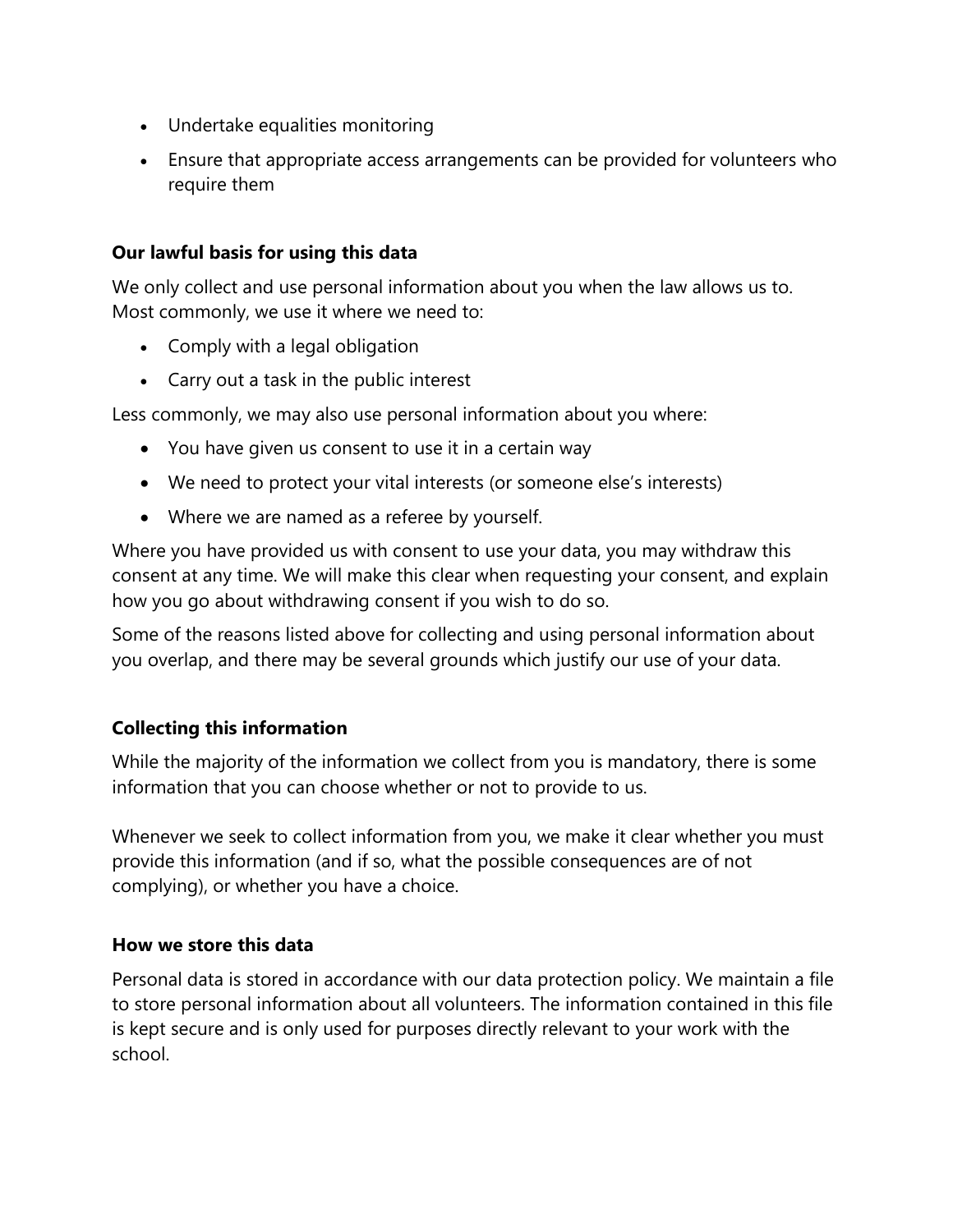When your relationship with SS Simon & Jude Church of England Multi Academy Trust has ended, we will retain and dispose of your personal information in accordance with our record retention schedule available on the school website.

## **Data sharing**

We do not share information about you with any third party without your consent unless the law and our policies allow us to do so.

Where it is legally required, or necessary (and it complies with data protection law) we may share personal information about you with:

- Government departments or agencies to meet our legal obligations to share information about governors/trustees
- Our local authority to meet our legal obligations to share certain information with it, such as details of governors
- Suppliers and service providers to enable them to provide the service we have contracted them for, such as governor/trustee support
- Professional advisers and consultants
- Employment and recruitment agencies
- Police forces, courts

#### **Transferring data internationally**

Where we transfer personal data to a country or territory outside the European Economic Area, we will do so in accordance with data protection law.

#### **Use of your personal information for marketing purposes**

Where you have given us consent to do so, the school may send you marketing information by e-mail or text promoting Vantage Academy Trust events, campaigns, charitable causes or services that may be of interest to you. You can "opt out" of receiving these texts and/or e-mails at any time by clicking on the "Unsubscribe" link at the bottom of any such communication, or by contacting our data protection officer.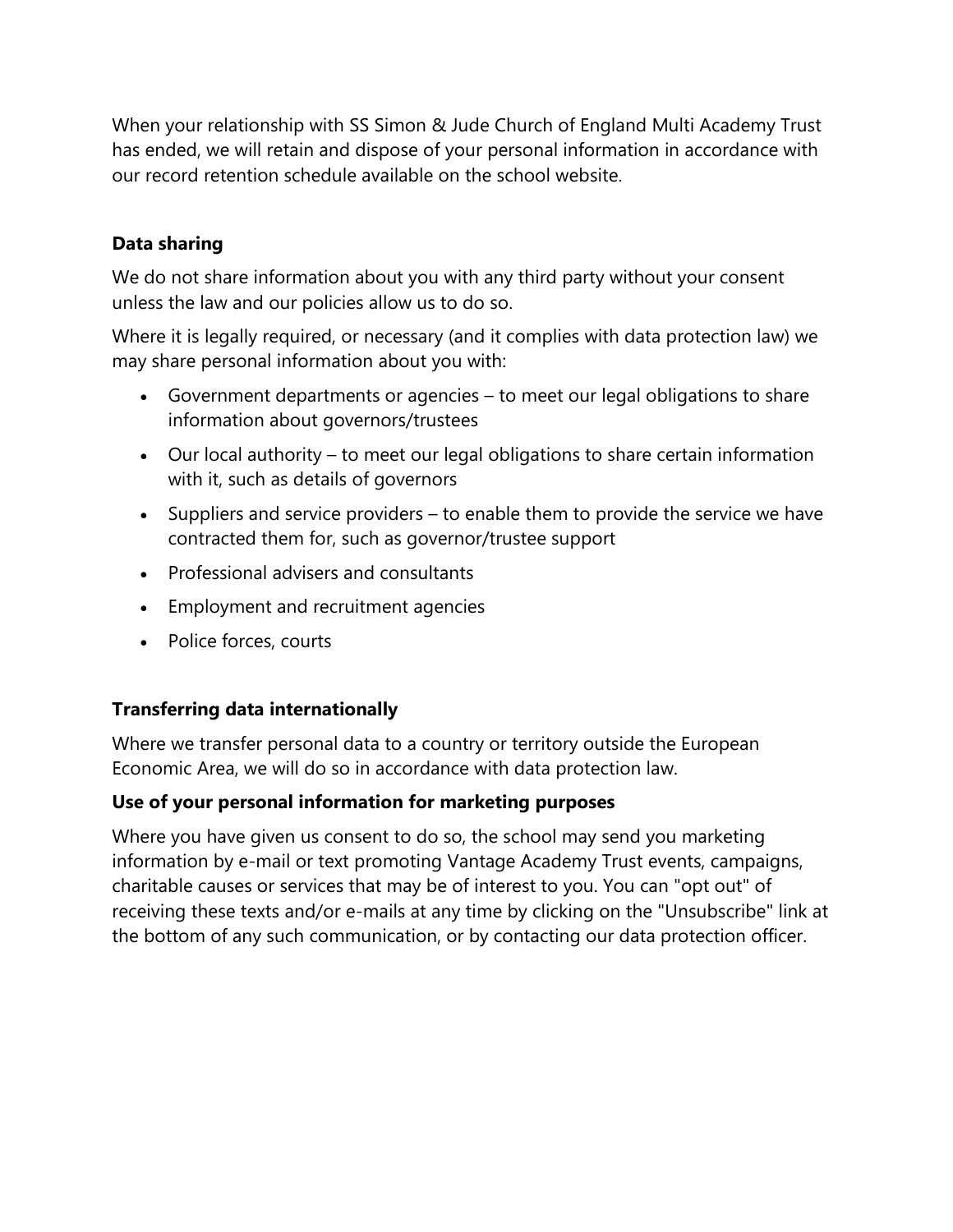# **Your rights**

#### **How to access the personal information we hold about you**

Individuals have a right to make a 'subject access request' to gain access to personal information that the SS Simon & Jude Church of England Multi Academy Trust holds about them.

If you make a subject access request, and if we do hold information about you, we will:

- Give you a description of it
- Tell you why we are holding and processing it, and how long we will keep it for
- Explain where we got it from, if not from you
- Tell you who it has been, or will be, shared with
- Let you know whether any automated decision-making is being applied to the data, and any consequences of this
- Give you a copy of the information in an intelligible form

You may also have a right for your personal information to be transmitted electronically to another organisation in certain circumstances.

If you would like to make a request, please contact our data protection officer.

#### **Your other rights regarding your data**

Under data protection law, individuals have certain rights regarding how their personal data is used and kept safe. You have the right to:

- Object to the use of your personal data if it would cause, or is causing, damage or distress
- Prevent your data being used to send direct marketing
- Object to the use of your personal data for decisions being taken by automated means (by a computer or machine, rather than a person)
- In certain circumstances, have inaccurate personal data corrected, deleted or destroyed, or restrict processing
- Claim compensation for damages caused by a breach of the data protection regulations

To exercise any of these rights, please contact our data protection officer.